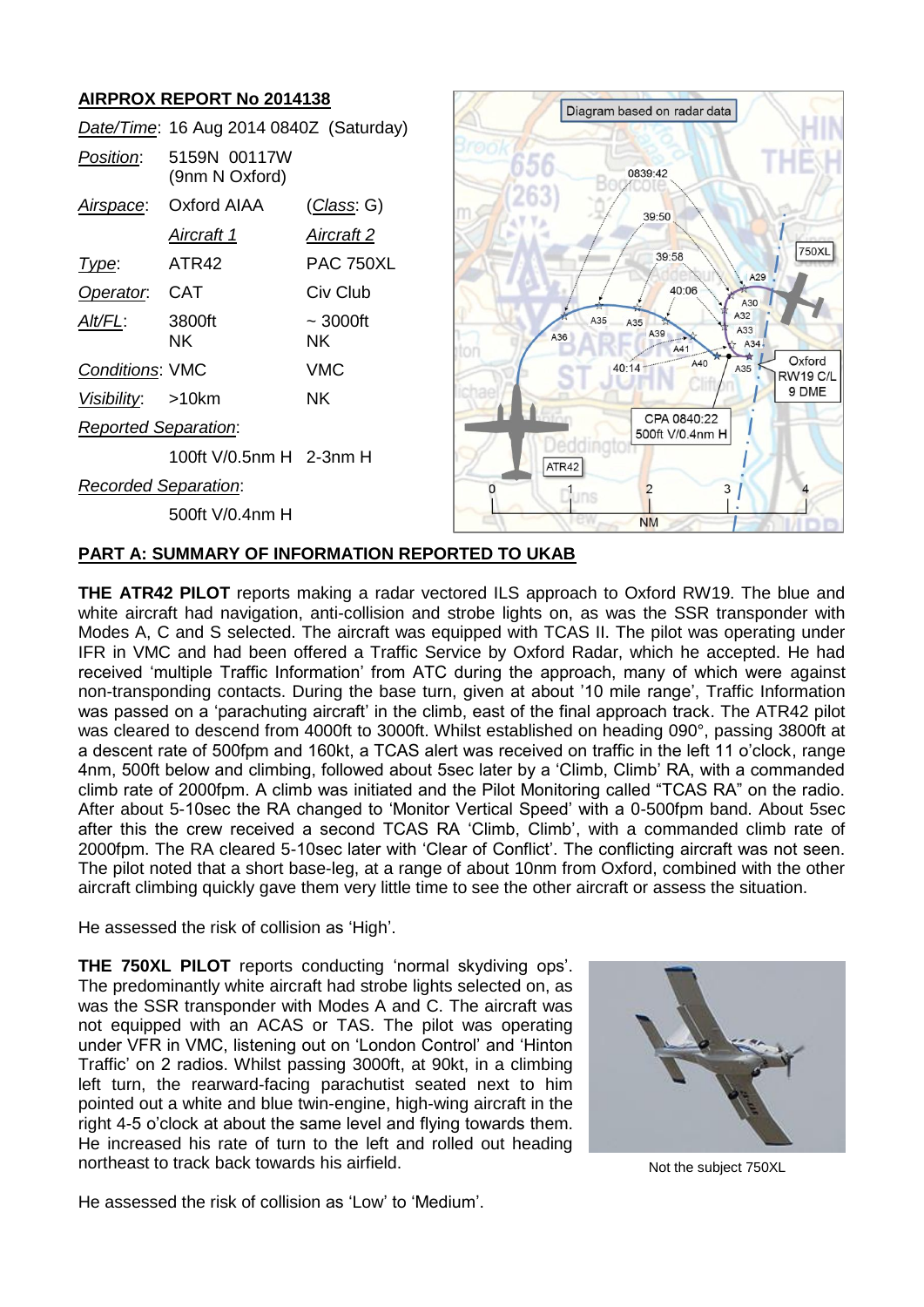**THE OXFORD RADAR CONTROLLER:** a report was not received from the Oxford controller.

## **Factual Background**

The weather at Brize Norton and Oxford was recorded as follows:

METAR EGVN 160850Z 26006KT 9999 FEW024 16/10 Q1021 BLU NOSIG METAR EGTK 160850Z 25006KT 9999 SCT049 15/11 Q1021

A transcript of the Oxford Radar RTF is reproduced below:

| From   | To     | <b>Transcript</b>                                                                         |  |  |
|--------|--------|-------------------------------------------------------------------------------------------|--|--|
|        | Oxford | Oxford hello [ATR42 C/S] A T R forty three <sup>1</sup> , information (0831:30) November, |  |  |
| ATR42  |        | one zero two one, descending six thousand feet Q N H, one zero two one, direct            |  |  |
|        |        | to the Oxford                                                                             |  |  |
|        | ATR42  | [ATR42 C/S] Oxford Radar good morning (0831:40) ????? information is                      |  |  |
| Oxford |        | November, Q N H one zero two one is correct, vectoring for the ILS approach               |  |  |
|        |        | runway one nine                                                                           |  |  |
| ATR42  | Oxford | radar vectors I L S two er one nine [ATR42 C/S] (0831:50)                                 |  |  |
|        | ATR42  | [ATR42 C/S] leaving controlled airspace in three miles, Traffic Service, fly heading      |  |  |
| Oxford |        | three four five (0832:00)                                                                 |  |  |
| ATR42  | Oxford | fly heading three four five [ATR42 C/S]                                                   |  |  |
|        |        | other traffic                                                                             |  |  |
| Oxford | ATR42  | (0836:30) [ATR42 C/S] descend to altitude three thousand feet                             |  |  |
| ATR42  | Oxford | descend altitude three thousand feet [ATR42 C/S] (0836:40)                                |  |  |
|        | ATR42  | (0837:40) [ATR42 C/S] there's traffic in your twelve o'clock three miles er no- one       |  |  |
| Oxford |        | thousand five hundred feet at least below your cleared level                              |  |  |
| ATR42  | Oxford | looking (0837:50) [ATR42 C/S]                                                             |  |  |
| Oxford | ATR42  | [ATR42 C/S] turn right heading three six zero degrees                                     |  |  |
| ATR42  | Oxford | (0838:20) right three six zero degrees [ATR42 C/S]                                        |  |  |
|        | ATR42  | (0839:00) and [ATR42 C/S] traffic in your two o'clock range of five miles indicating      |  |  |
| Oxford |        | two thousand two hundred feet climbing, it's [parachuting site] parachute dropper,        |  |  |
|        |        | turn right heading one one (0839:10) zero degrees                                         |  |  |
| ATR42  | Oxford | right one one zero degrees [ATR42 C/S]                                                    |  |  |
|        | ATR42  | [ATR42 C/S] that previously called traffic is east of you by two (0839:50) miles,         |  |  |
| Oxford |        | three thousand feet, continue the right turn heading one six zero                         |  |  |
| ATR42  | Oxford | <b>TCAS RA</b>                                                                            |  |  |
| Oxford | ATR42  | roger turn south                                                                          |  |  |
|        | ATR42  | [ATR42 C/S] that aircraft's indicating three thousand two hundred feet in the             |  |  |
| Oxford |        | climb, suggest a turn (0840:10) er due south, he's in a left turn                         |  |  |
| ATR42  | Oxford | turn south [ATR42 C/S]                                                                    |  |  |
| ATR42  | Oxford | (0840:20) TCAS RA                                                                         |  |  |
| Oxford | ATR42  | roger                                                                                     |  |  |
|        | ATR42  | [ATR42 C/S] I'll vector you back round then I will be speaking to London about            |  |  |
| Oxford |        | that they're supposed to stay in a dedicated area and he's gone way outside of            |  |  |
|        |        | (0840:50) it                                                                              |  |  |
|        | Oxford | er [ATR42 C/S] we're clear of traffic, we're heading er one eight zero and er             |  |  |
| ATR42  |        | altitude four thousand three hundred                                                      |  |  |
| Oxford | ATR42  | [ATR42 C/S] roger (0841:00) turn right again heading er three four zero degrees           |  |  |
| ATR42  | Oxford | right heading three four zero degrees [ATR42 C/S] (0841:10)                               |  |  |

The Oxford Radar controller issued a total to 8 heading changes to the ATR42 pilot over the next 8min whilst vectoring for 2 further repositions to the localizer.

 1 An ATR 42, 300 series, commonly referred to as ATR 43 although from the ATR 42 family of regional airliners.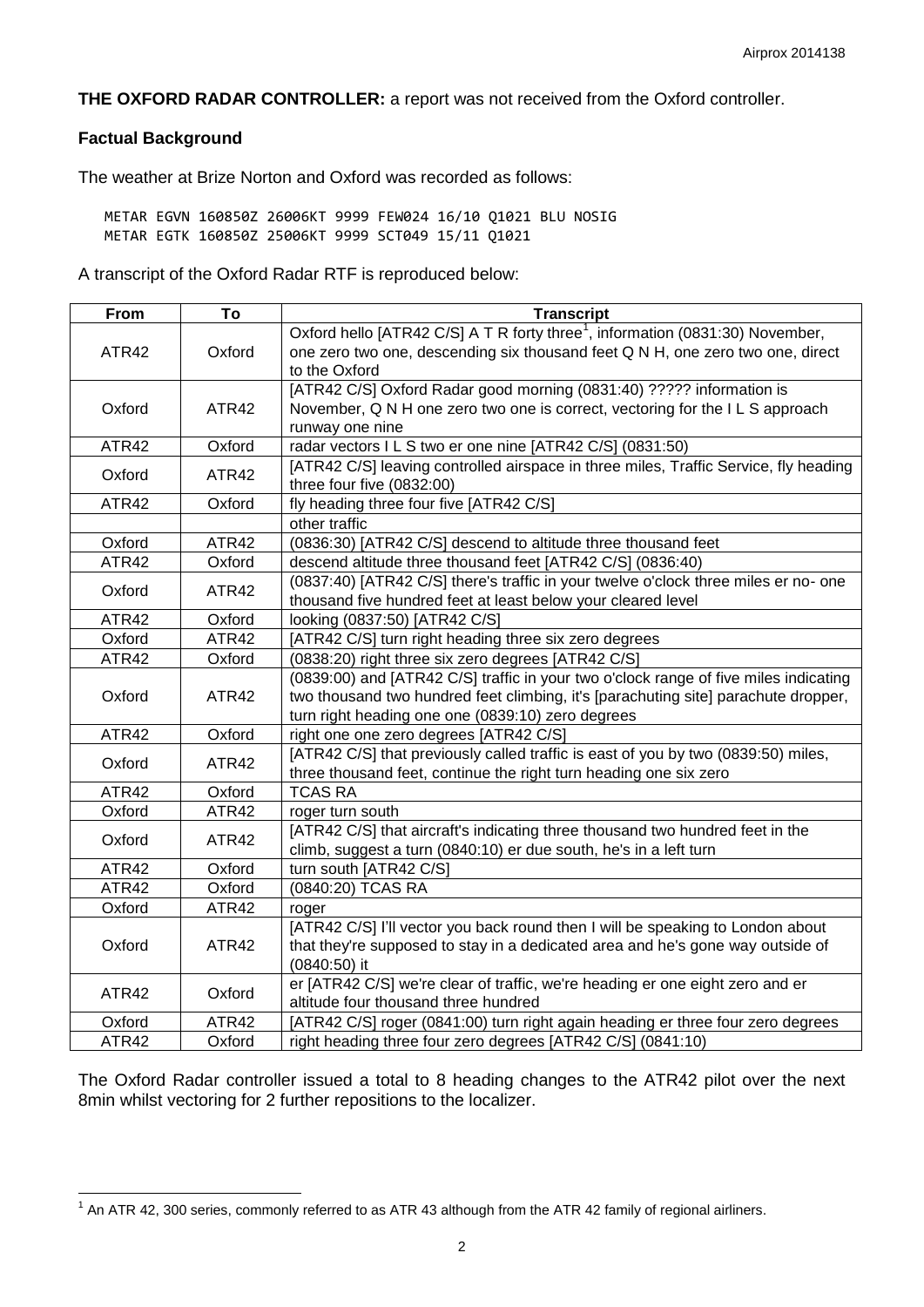## **Analysis and Investigation**

## **CAA ATSI**

ATSI had access to reports from both pilots together with area radar recordings and RTF and transcript of the Oxford Radar frequency.

The ATR42 pilot was operating under IFR on a flight to Oxford and was in receipt of a Traffic Service from Oxford Radar. The 750XL pilot was operating under VFR, conducting parachute dropping while displaying SSR code 5007 (displayed as HINTON on the screenshots) and was in contact with Hinton Radio whilst listening out on TC Cowly East.

At 0831:27, the ATR42 pilot contacted Oxford Radar, descending to 6000ft. The Oxford Radar controller informed the ATR42 pilot that it would be a Traffic Service outside controlled airspace and instructed the ATR42 pilot to fly heading 345° in order to position for the ILS RW19. At 0835:30, the ATR42 pilot was instructed to descend to 3000ft and subsequently instructed to turn right heading 360°, see Figure 1 (0838:16).



Figure 1

At 0839:00, the ATR42 pilot was informed of, "*traffic in your two o'clock range of five miles indicating two thousand two hundred feet climbing, it's Hinton in the Hedges parachute dropper, turn right heading one one zero degrees*". The heading was read back correctly, see Figure 2.



Figure 2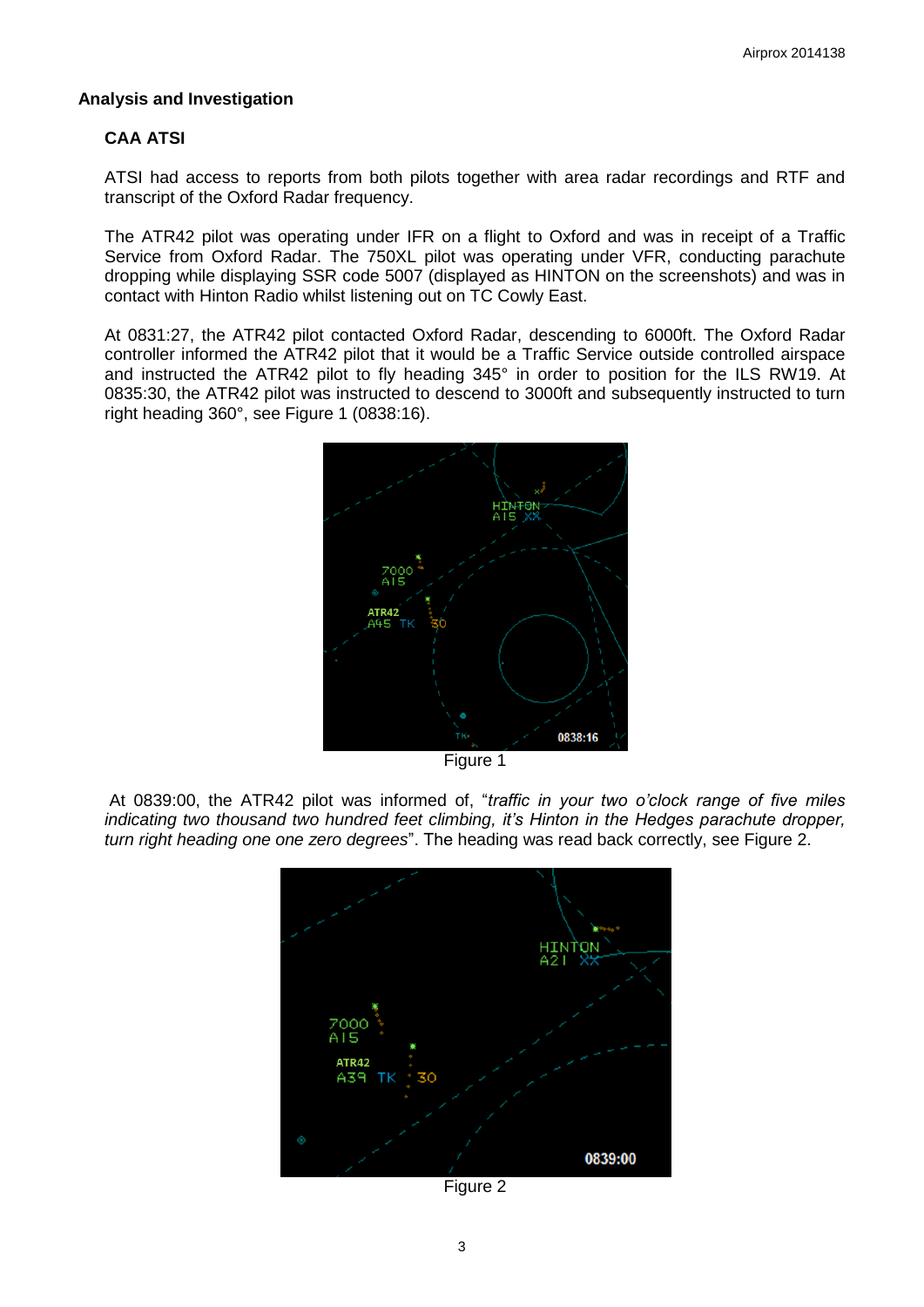At 0839:40, the Oxford Radar controller informed the ATR42 pilot, "*that previously called traffic is east of you by two miles three thousand feet continue the right turn heading one six zero*", see Figure 3.



Figure 3

The ATR42 pilot reported a TCAS RA at 0839:54 (see Figure 4) and the controller responded, "*turn south*", before transmitting "[ATR42 C/S] *that aircraft's indicating three thousand two hundred feet in the climb suggest a turn er due south he's in a left turn*". The ATR42 pilot read back "*turn south* [ATR42 C/S]".



The two aircraft continued to converge laterally as the ATR42 pilot was climbing, see Figure 5.



Figure 5

At 0840:20, the ATR42 pilot again reported a TCAS RA to which the Oxford Radar controller replied, "*Roger*", see Figure 6.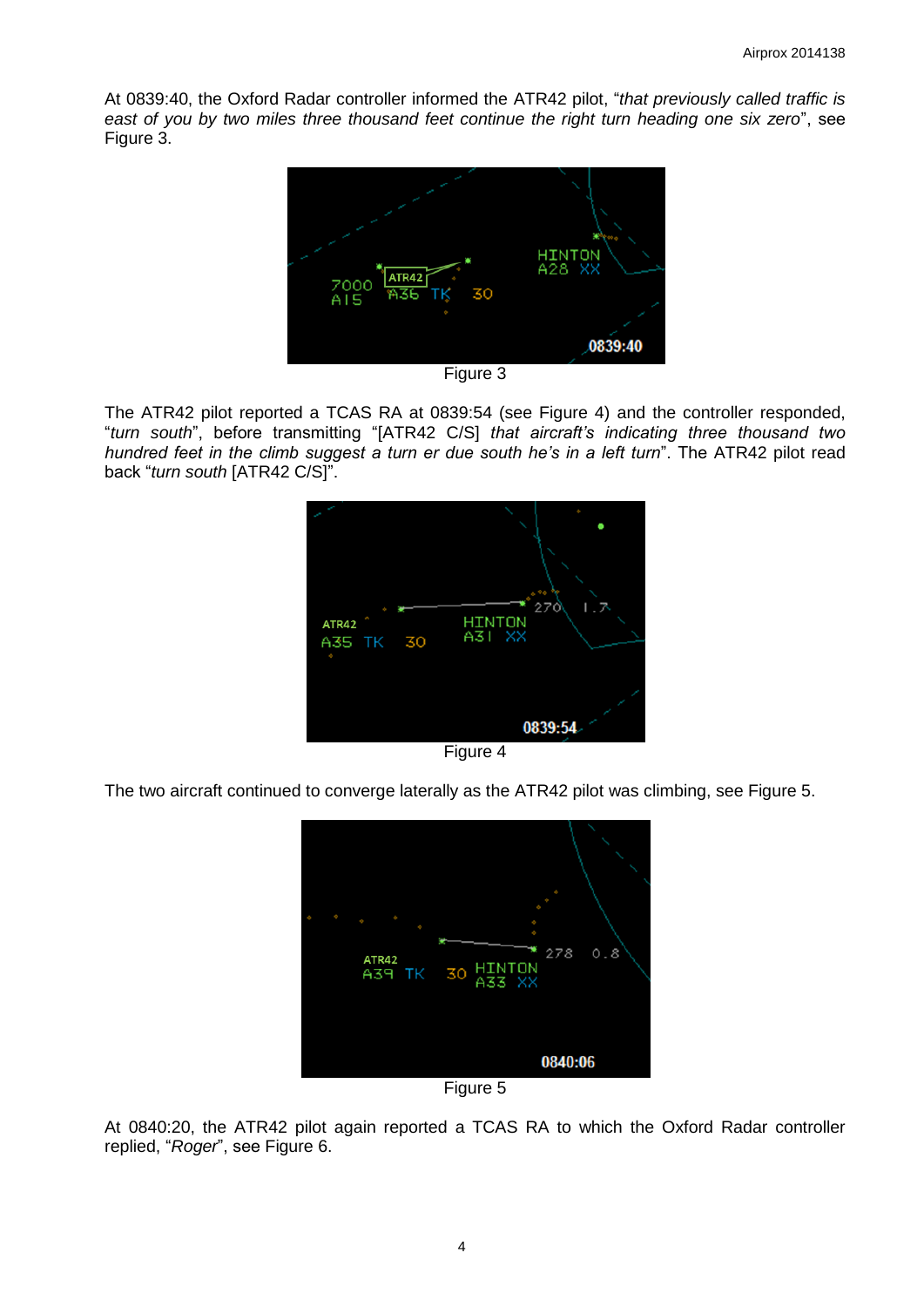

Figure 6

CPA occurred at 0840:23 when the two aircraft were 0.4nm apart, with the ATR42 500ft above the 750XL, see Figure 7.



Figure 7

The Oxford Radar controller then informed the ATR42 pilot that they would be vectored again for the approach and that the parachute aircraft was supposed to stay in a dedicated area but was outside that. The ATR42 pilot reported clear of traffic heading 180° at 4300ft.

The Oxford Radar controller initiated a phone call to LTC which was answered at 0843:18 by the TC North Supervisor. The Oxford controller stated that Oxford had a 3nm buffer against Hinton in the Hedges which was part of the TC agreement with Hinton and that recently aircraft had been outside the 3nm area. In the letter of Agreement between NATS, Hinton skydiving centre, Birmingham ATC and Oxford ATC there is an area of Designated Airspace defined as follows:

'That airspace within the DTY CTA within a 3nm radius of Hinton-in-the-Hedges, position 52 01 36N 001 12 16W excluding that portion of airspace contained within a circle of 7nm radius of Weston-on-the-Green position 51 52 46 N 001 13 20 W, the centre of EG D129.

*NOTE: The Drop Zone has a published radius of 1.5nm (AIP ENR).'*

The Designated Airspace can be seen marked by a steady blue line in the top right hand corner of Figure 1 and is the only steady blue line in the subsequent screenshots. The section listing Hinton's associated responsibilities states that:

'f)All parachuting and associated aircraft operation is to be contained within the Designated Area whilst within Controlled Airspace...'.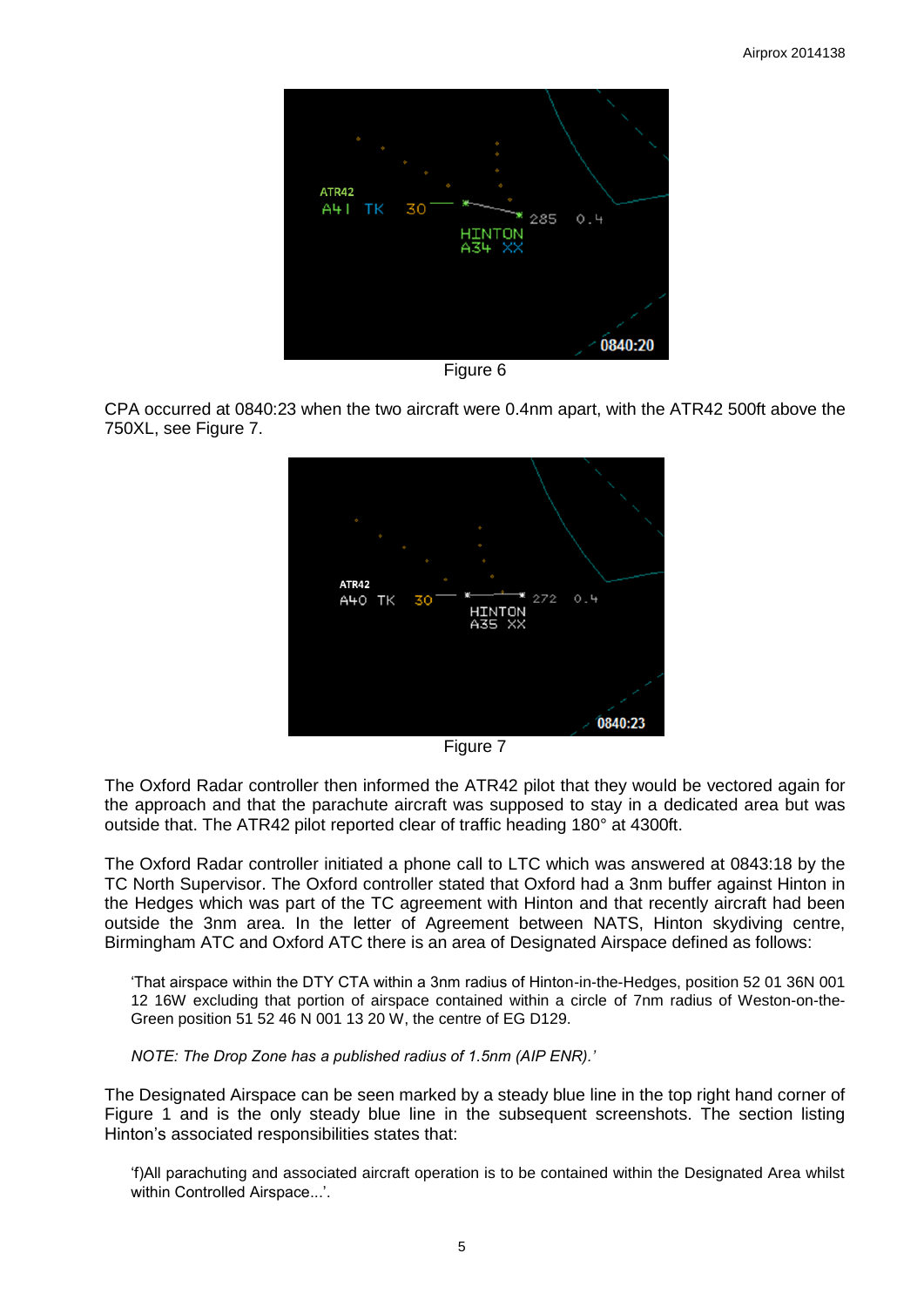Oxford's responsibilities under the agreement include:

'10.3 Subject to ATSOCAS Oxford ATC shall endeavour where possible to avoid the Drop Zone by informing aircraft of the activation of Hinton-in-the-Hedges. Oxford ATC shall warn any aircraft on frequency who appear to be operating in the vicinity of Hinton during notified operational hours of the likely activity of Hinton-in-the-Hedges, workload permitting.'

The letter of agreement only requires the Hinton parachuting aircraft to stay within the Designated Area when they are above FL65, which is the base of controlled airspace. The vectors the Oxford controller gave the ATR42 pilot were designed to position the aircraft onto the ILS whilst remaining clear of the Designated Area. The Oxford Radar controller was providing the ATR42 pilot with a Traffic Service (in accordance with Oxford's entry in the UK AIP, Oxford's 'standard service' is a Traffic Service) and twice passed traffic information on the 750XL. The controller was not required to achieve deconfliction minima and the ATR42 pilot remained responsible for collision avoidance (although a controller should not knowingly introduce a confliction when providing headings for positioning). The Oxford Radar controller expected that the Hinton in the Hedges parachuting aircraft would stay in the Designated Area although the aircraft was below the base of controlled airspace.

When the ATR42 pilot reported the first TCAS RA the Oxford Radar controller passed further instructions and traffic information to the ATR42 pilot on the 750XL. CAP493, the Manual of Air Traffic Services, Section 1, Chapter 10, Paragraph 5 states:

'5.2 When a pilot reports a TCAS RA, controllers shall not attempt to modify the aircraft's flight path or reiterate previously issued instructions, until the pilot reports "Clear of Conflict". Once an aircraft departs from an ATC clearance in compliance with an RA, or a pilot reports an RA, the controller ceases to be responsible for providing separation between that aircraft and any other aircraft affected as a direct consequence of the manoeuvre induced by the RA. The controller shall resume responsibility for providing separation for all the aircraft affected when:

(1) The controller acknowledges a report from the flight crew that the aircraft has resumed the current clearance; or

(2) The controller acknowledges a report from the flight crew that the aircraft is resuming the current clearance and issues an alternative clearance which is acknowledged by the flight crew.

5.3 The passing of traffic information by controllers to aircraft conducting, or affected by a TCAS RA, is not proscribed, but such information has, if provided inappropriately, the potential to be misheard or to distract flight crews during a period of very high workload. Consequently, controllers should not routinely pass traffic information to aircraft conducting RA manoeuvres, or other aircraft affected by such manoeuvres. Nevertheless, there may be circumstances where the passing of traffic information is justified; consequently, controllers may provide traffic information under the following circumstances:

(1) To aircraft conducting an RA manoeuvre if it is considered essential for flight safety (e.g. information on aircraft which are known to be in close proximity that are not transponding Mode C information).

(2) To other aircraft affected by an RA manoeuvre if judged necessary by the controller (e.g. in airspace where the carriage and operation of TCAS and/or SSR transponders is not mandatory).'

The Oxford Radar controller was vectoring the ATR42 pilot with the expectation that the 750XL pilot would remain in the Designated Area for Hinton in the Hedges despite the 750XL pilot being below the base of controlled airspace. The ATR42 pilot was ultimately responsible for his collision avoidance and the Oxford Radar controller provided traffic information twice on the 750XL pilot, fulfilling the requirements of both the CAP774 and the responsibilities allocated to Oxford under the Letter of Agreement with LTC, Birmingham and Oxford.

Although it is recognised that the Oxford Radar controller was providing a Traffic Service to the ATR42 pilot and complied with both the requirements of the service and the letter of agreement, it is recommended that Oxford ATC either agree a course of action with Hinton in the Hedges whereby aircraft conducting parachuting remain in the designated area of airspace below the base of controlled airspace, or ensure that controllers at the unit are familiar with the exact nature of the existing agreement between LTC, Birmingham, Hinton and Oxford so that a risk of collision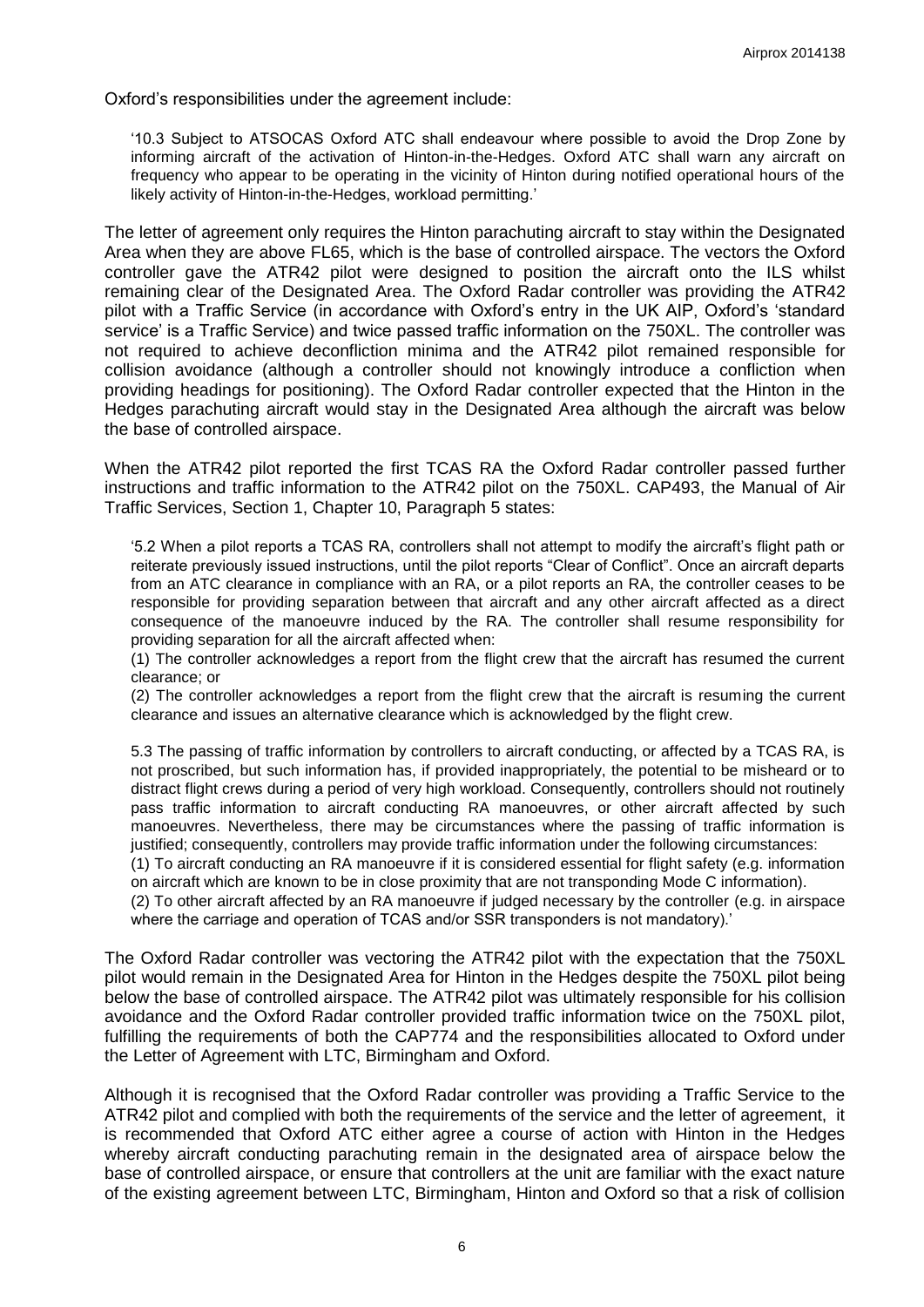is not inadvertently introduced to aircraft being vectored into Oxford, due to the assumption that Hinton parachuting aircraft will remain in the Designated Area below the base of controlled airspace.

It is further recommended that Oxford ATSU issue a reminder of the requirements for controllers following the declaration of a TCAS RA by pilots.

#### **UKAB Secretariat**

The ATR42 and PAC 750XL pilots shared an equal responsibility for collision avoidance and not to fly into such proximity as to create a danger of collision<sup>2</sup>. If the incident geometry is considered as converging then the 750XL pilot was required to give way<sup>3</sup>. If the incident geometry is considered as overtaking then the 750XL pilot had right of way and the ATR42 pilot was required to keep out of the way of the other aircraft by altering course to the right<sup>4</sup>.

#### **Summary**

An Airprox was reported when an ATR42 and a PAC 750XL flew into proximity at 0840 on Saturday 16<sup>th</sup> August 2014. Both pilots were operating in VMC, the ATR42 pilot under IFR, in receipt of a Traffic Service from Oxford Radar, and the 750XL pilot under VFR, listening out on a London ACC TC frequency.

## **PART B: SUMMARY OF THE BOARD'S DISCUSSIONS**

Information available consisted of reports from the pilots of both aircraft, a transcript of the relevant RT frequency, radar photographs/video recordings and a report from the appropriate ATC authority.

Board members first considered the pilots' actions. The ATR42 pilot was in receipt of a Traffic Service and was receiving radar vectors to the RW19 ILS. He followed the vectors issued by the Oxford controller and eventually received two TCAS RAs as the aircraft flew into proximity. Members noted that the ATR42 pilot shared responsibility for collision avoidance with the 750XL pilot and, although the pilot did not gain visual contact with the 750XL, he was passed Traffic Information on 2 occasions before the first RA and once afterwards. For his part, the 750XL pilot was operating in Class G airspace with the intention of climbing into CAS at base FL65. He was not in receipt of an Air Traffic Service but was listening out on both radios to frequencies which would be used during his climb and subsequent recovery. He did not see the ATR42 until it was pointed out to him in the right 4-5 o'clock by the rear-facing parachutist seated next to him. Members agreed that the 750XL pilot would have been far better served by making RT contact with Oxford whilst conducting his flight in the immediate vicinity of the Oxford RW19 centre-line at a height which placed him close to aircraft descending to the glide-path. This would have allowed all parties to establish a greater degree of situational awareness and promote the safe, efficient and timely flow of traffic inbound to Oxford, in the Oxford AIAA.

The Oxford controller had provided radar vectors to the ATR42 pilot, and members discussed whether the ATR42 had been vectored into conflict with the 750XL. It was apparent that the right turn on to a heading of 100° had been issued before the 750XL pilot had started his left turn. As such, the Board considered that the Oxford controller's vector was not into conflict at that time. Indeed, it was considered likely that the Oxford controller was operating under the assumption that the 750XL pilot was required to remain within the Hinton Designated Area and that he would turn right, away from the ATR42 track. However, the Board noted that this requirement only applied inside CAS (above FL65) and that the 750XL was entitled to climb up to FL65 in whichever manner he chose. As a result, the Oxford controller's assumption was flawed and members agreed that this false expectation was contributory to the Airprox because it had led the controller to discount the fact that the 750XL might

 $\overline{a}$ 

 $^2$  Rules of the Air 2007 (as amended), Rule 8 (Avoiding aerial collisions).

 $3$  ibid., Rule 9 (Converging).

 $4$  ibid., Rule 11 (Overtaking).